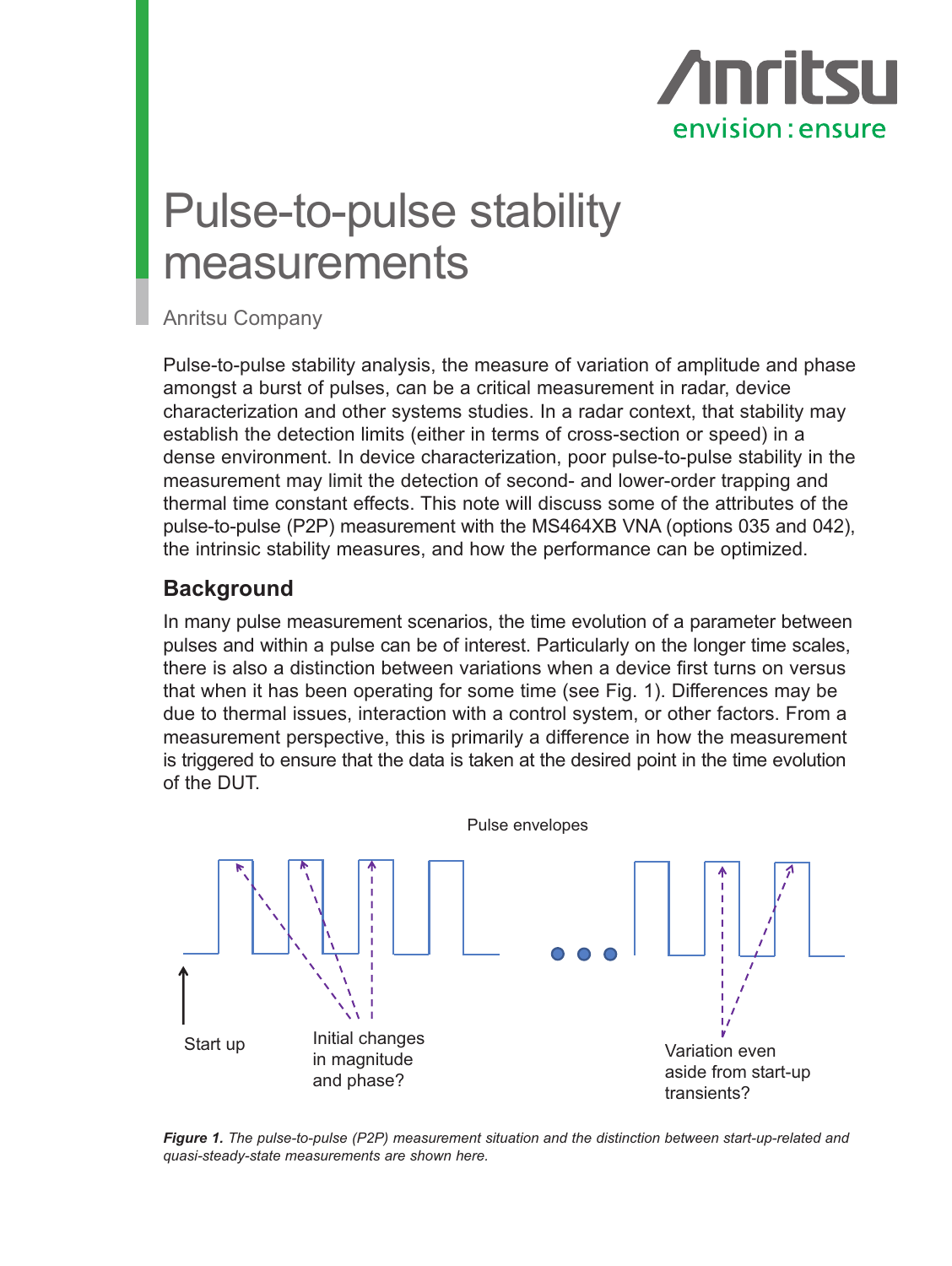There are many numerical definitions that have been employed to quantify P2P variation (e.g., [1]) but some of the more common, when using direct digitization, are based on a RMS-like quantity that is either relative to the mean value or relative to a neighboring value. Depending on the nature of the data, these two definitions can give different results. Sometimes, the magnitude and phase of the response parameter are analyzed separately. The phase expressions are the least ambiguous and can be written as

$$
S_{phase,mean} = 10 \cdot \log_{10} \left[ \frac{1}{N} \sum_{i=1}^{N} (\Phi_i - \Phi_i)^2 \right]
$$
  

$$
S_{phase,adj} = 10 \cdot \log_{10} \left[ \frac{1}{N - 1} \sum_{i=1}^{N-1} (\Phi_i - \Phi_{i+1})^2 \right]
$$

Where *N* is the number of pulses or measurements being analyzed and < $\phi$ > is the mean Where *N* is the number of pulses or measurements being analyzed and <Φ> is the mean<br>phase value across those measurements (and all of the phase values *Φ* are those of the parameter of interest, such as S<sub>21</sub>, usually in degree terms). Sometimes a minus sign is present in these definitions to make the resulting dB value positive. In terms of magnitude, there is the editional question on if the linear or log magnitudes should be presented as part of the additional question on if the linear or log magnitudes should be processed as part of the statistics. Log magnitude processing is often used but this does produce a number of numerical = 1 *i* issues if the variations are significant. = + = 1 *i*  $\overline{\phantom{a}}$ nal question on if the linear or *litional question on if the linear o* ditional question on if the linear or l *S* e variations are s ,  $10<sub>10</sub>$ *phase adj i i S* .<br>د ا

$$
S_{mag,mean} = 10 \cdot \log_{10} \left[ \frac{\sum_{i=1}^{N} (M_i - )^2}{N \cdot ^2} \right]
$$
  

$$
S_{mag,adj} = 10 \cdot \log_{10} \left[ \frac{\sum_{i=1}^{N-1} (M_{i+1} - M_i)^2}{(N-1) \cdot ^2} \right]
$$

Where *M* is the magnitude in dB terms of the parameter of interest (such as  $S_{21}$ ) and  $\langle M \rangle$  is the average of that magnitude across the N measurements. Still yet another definition is based are average or that magintate acro.<br>on the summed vector differences.  $\mathbf{r}$ 1 1  $5$  UI LIICI r differenc <del>s</del> average or triat magnitude acros:<br>I the summed vector differences *I* is the magnitude in dR *i* gnitude across .<br>اذ 1 nuu<del>c</del> acn<br>ffarancas *S i i*

$$
S_{vector,mean} = 10 \cdot \log_{10} \left[ \frac{\sum_{i=1}^{N} |X_{i+1} - \langle X \rangle|^2}{N \cdot \langle M \rangle^2} \right]
$$

$$
S_{vector,adj} = 10 \cdot \log_{10} \left[ \frac{\sum_{i=1}^{N-1} |X_{i+1} - X_i|^2}{(N-1) \cdot \langle M \rangle^2} \right]
$$

Where X is the complex variable  $(S_{21}$  for example) and the  $\parallel$  denotes magnitude of the complex difference. Normally this definition is applied against linear magnitude rather than log magnitude. The final result in all cases, however, is expressed in dB terms.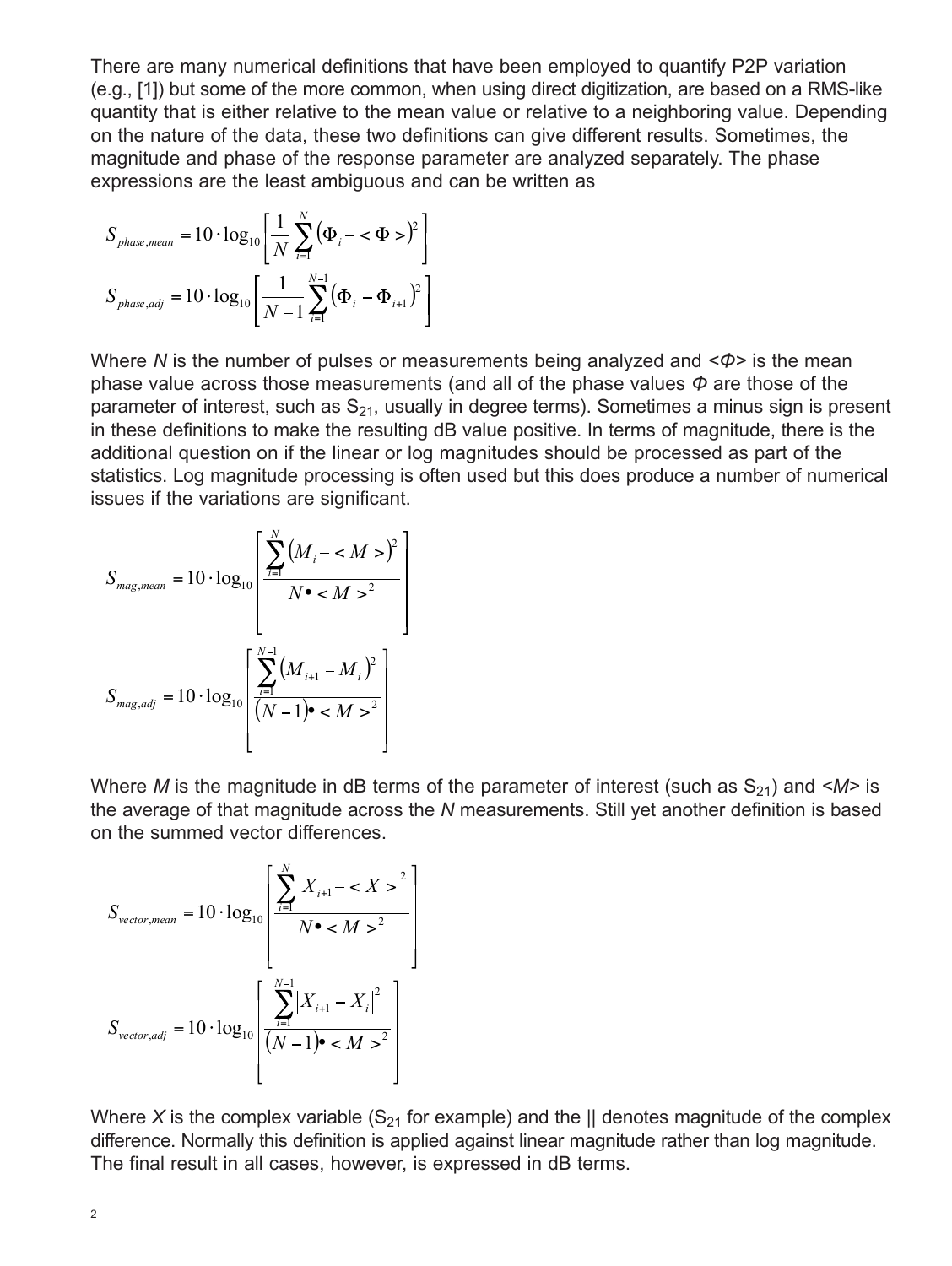One may note some ambiguity in the above with regard to the term 'measurements'. Classically, this has meant one measurement per pulse, over some defined measurement window somewhere within the pulse, but it could also refer to profiling-like measurements at multiple smaller windows within a pulse (e.g., [3]). These different meanings are used to evaluate different effects since the inherent time constants are quite different.

Both types of measurements are supported in the MS464XB. In a profile sense, the data presentation is all based on (normally) smaller measurement windows giving high time resolution (see Fig. 2). As always in pulsed measurements, the phase of the transmission parameter has little meaning when the pulse is off. Since the on-off ratio of the pulse in this example measurement exceeded 100 dB, the phase in the off-state is noise-like.



*Figure 2. An example profiling-like pulse-to-pulse measurement is shown here. The resolution can be very high (to 2.5ns with the MS464XB) and allow detailed analysis.*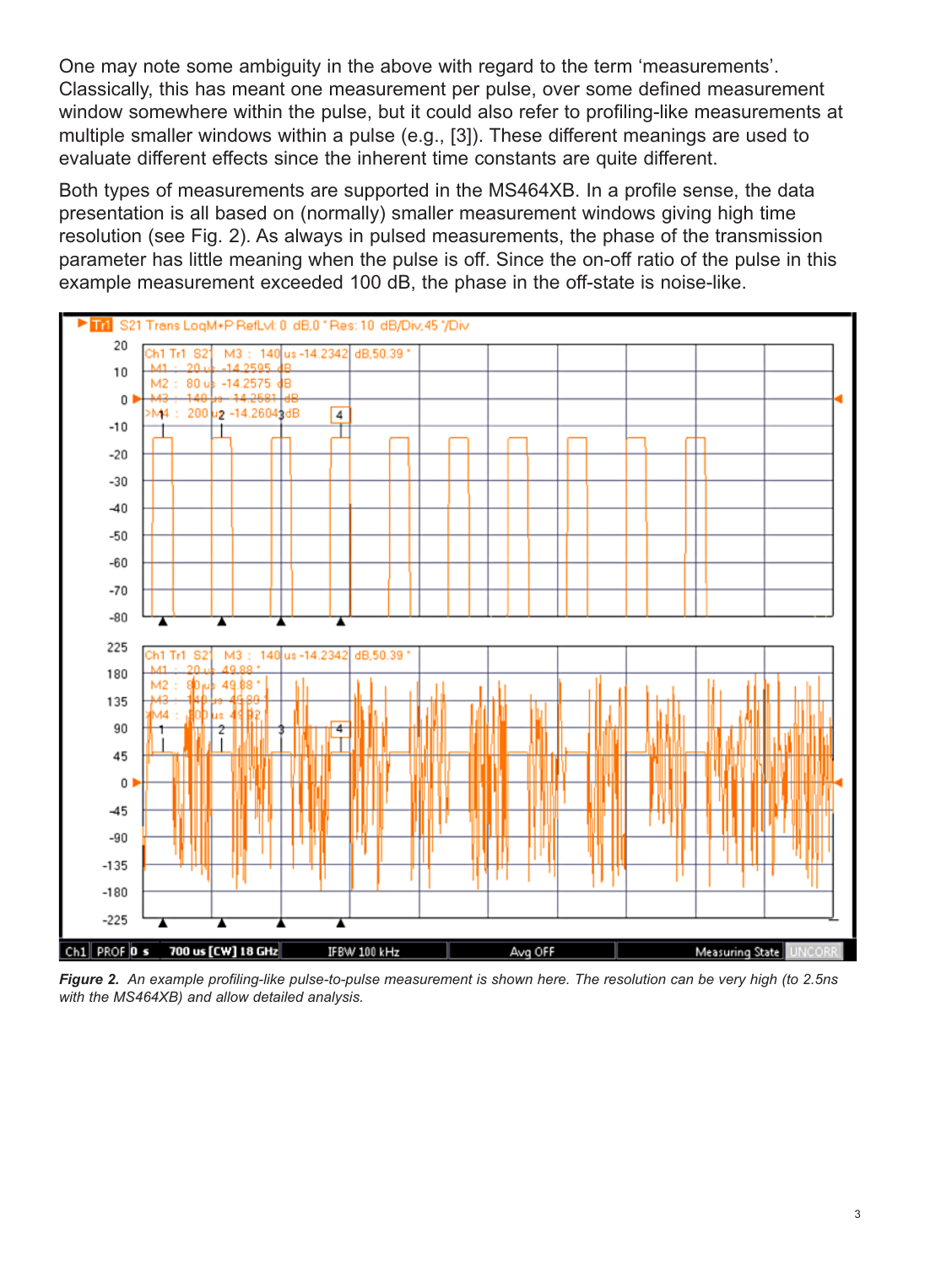In the P2P mode, a single window per pulse is used and the resulting displayed data is simplified (see Fig. 3). The window can be made consistent with DUT system operation and is often on a slower time scale. Some forms of stability statistics (more in an absolute variation sense than the dB-relative definitions discussed above) are immediately available. In the particular example below, measurements on 50 sequential pulses are represented and can come from a cold start. By this we mean it is possible to set up triggering so that there is no excitation (DC or RF) of the DUT prior to the first pulse measurement if it is desired to examine initial start-up characteristics.



*Figure 3. An example classical P2P measurement is shown here where one measurement is performed per pulse. If the behavior in a particular part of a pulse is all that is of interest, this can be an easier way to visualize longer-time-scale distortions.*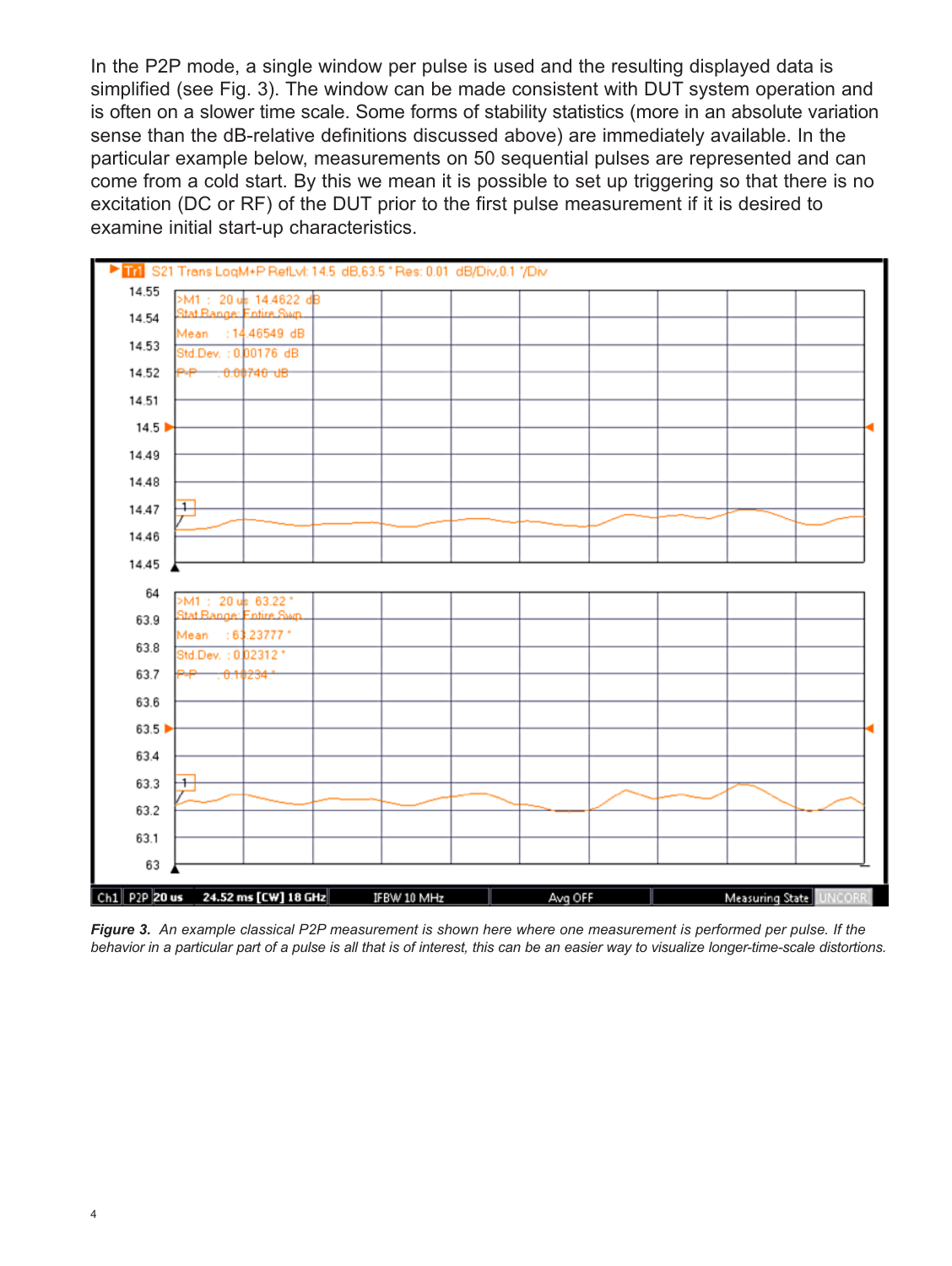Returning to the earlier definitions of stability, we can look at this example measurement in terms of both sets. If one compared the magnitude-based definitions, one gets a value of -78.4 dB for the mean-referenced version and –59.1 dB for the adjacent-referenced version. The difference may suggest a dominance of short-term variations. Looking at some of the definitions on a pulse-by-pulse basis (the above definitions without the summation sign); one can get an idea of the magnitude of differences between definitions possible even for a relatively stable device. Four of the possible combinations are plotted in Fig. 4. The magnitude only metric shows considerable differences between basing the result of a mean reference or an adjacent reference. The vector-metric shows less of that variation and that may be more useful in certain cases.



*Figure 4. Some of the pulse-to-pulse stability metrics are plotted here for a set of example data. The individual terms in the summations presented in the text are plotted to help show the differences more clearly.*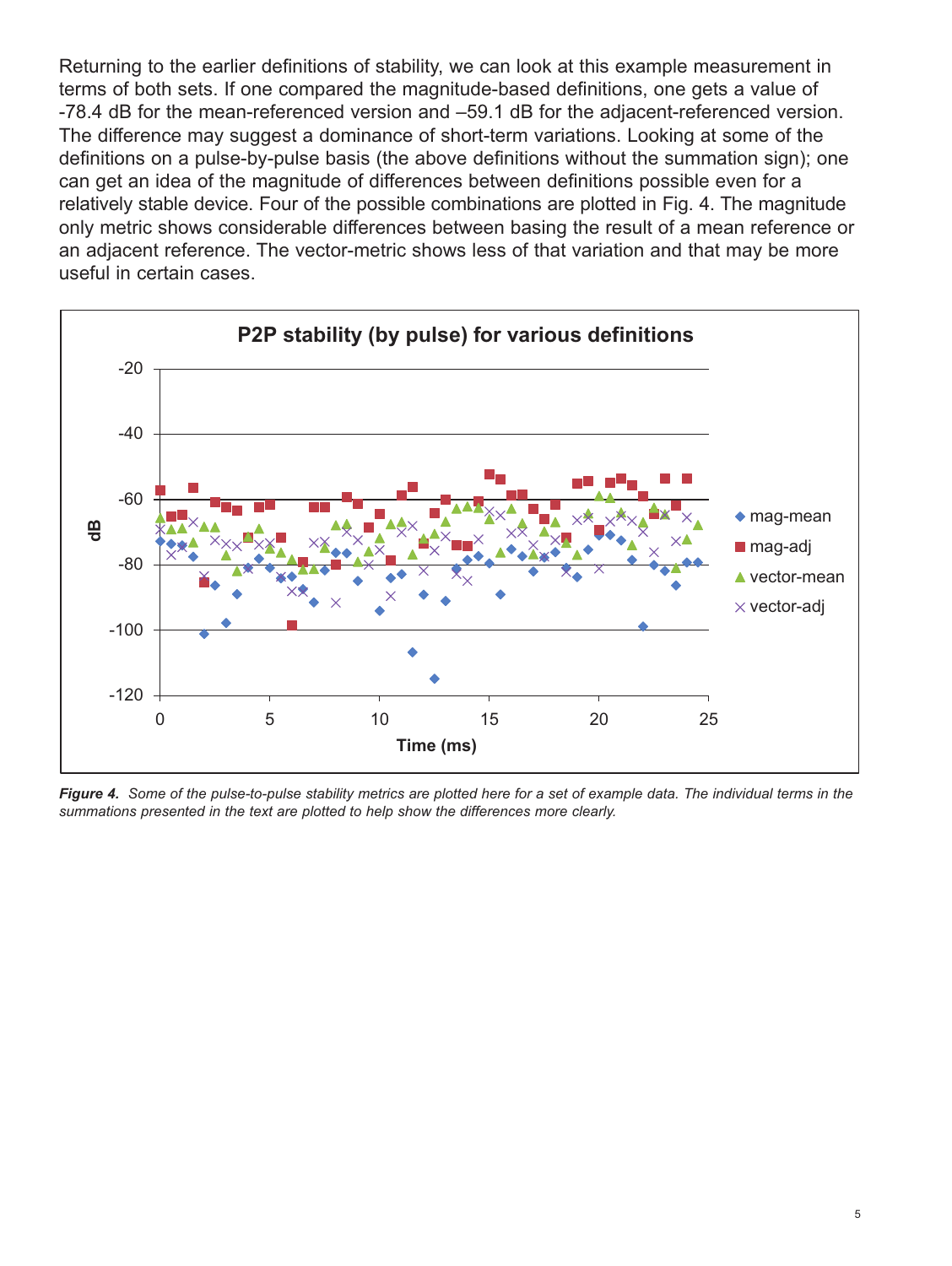## **Measurement Considerations**

While there may be a myriad of possible mechanisms within the DUT that could lead to pulse-topulse instability, a first order of business may be to understand and minimize those instabilities from the measurement system itself. Some common candidates:

- Noise floor and trace noise
- Linearity effects
- Cable drift (thermal, vibrational or otherwise)
- Overall measurement system RF stability

In terms of noise and linearity, one optimization is in signal level into the VNA. If using the regular test ports, an optimal signal level in terms of both linearity and noise is in the –10 to +5 dBm range. If using b1 or b2 direct access ports (which bypass the coupler), the optimal levels are somewhat lower: between –23 and –8 dBm. One can check the received amplitude by looking at the unratioed b2/1 or b1/1 parameters (depending on the DUT direction being measured and with which stimulus port) with no calibrations or normalizations applied: the ideal is no higher than –5 dB but generally as high as possible below that value.

Another factor that impacts noise performance is the measurement window. Although this may be dictated by the given test protocol, generally the wider the measurement window, the better for noise performance until one starts running into pulse edge distortions. A simple pictorial representation of these concepts is shown in Fig. 5.



*Figure 5. While many measurement window widths can be used, optimizing the width (if possible for a given application) can result in improved noise performance.*

The above reasoning follows since the wider measurement window implicitly forces the averaging of additional ADC samples and thus reduces the effective noise floor. Of course, if the test or time resolution requirements dictate a narrower window, this can be accomplished.

Cable drift is sometimes more difficult to identify as a measurement issue but can often be important, particularly when longer time constants are involved. Higher quality cables, minimized cable run length and thermal/vibration isolation can all help.

Internal instrument stability can sometimes play a role as well, again particularly for longer time constants. Typical instrument stabilities are < 0.005 dB/0.05 degrees over moderate time scales but improvements on that can be had with special metrology-equipped versions of the instrumentation.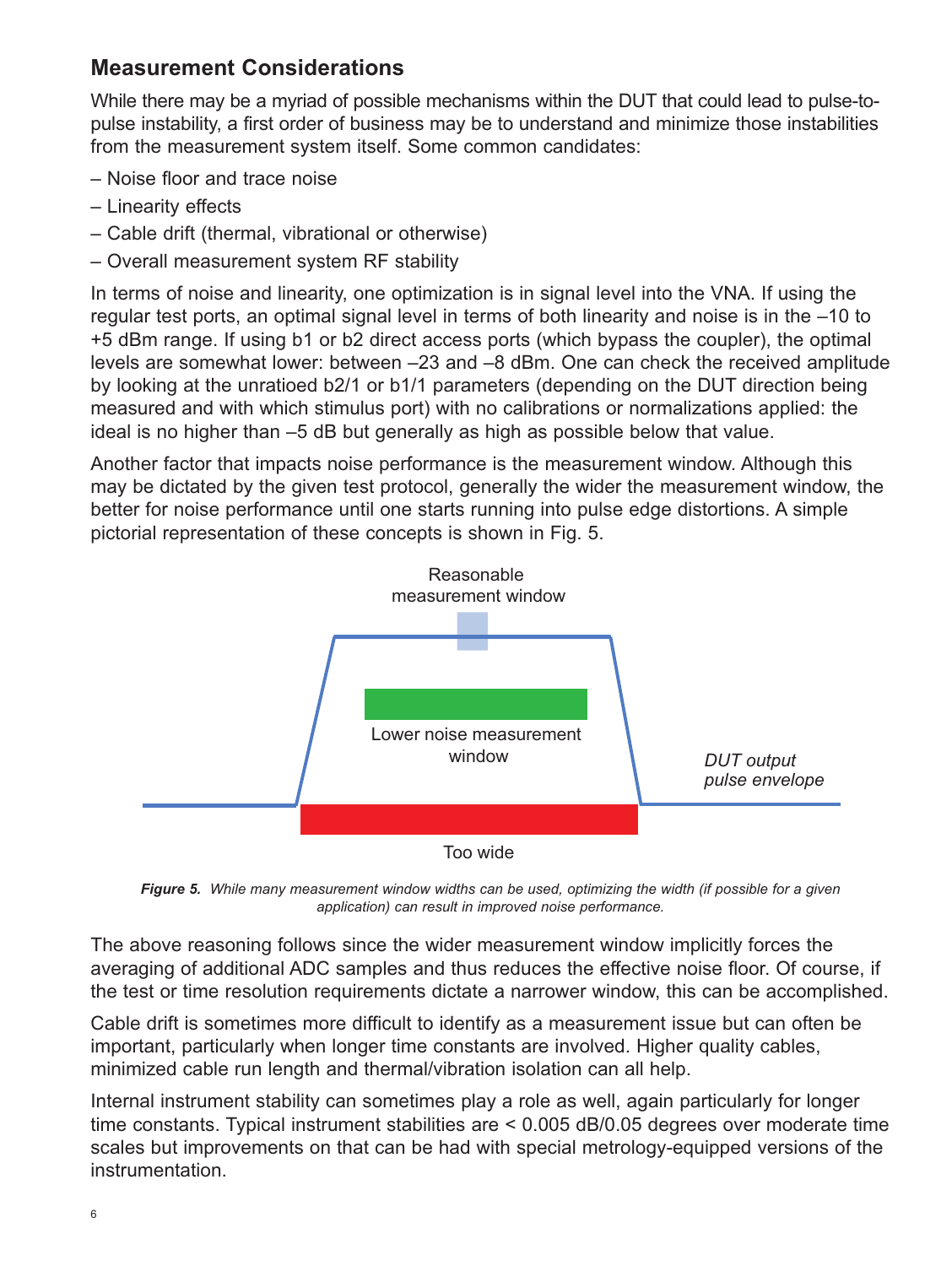In the hardware-space of the MS464XB, the basic instrument stability (whether with or without the optional RF stimulus modulators) and linearity is adequate for many pulse-to-pulse stability measurement applications. The residual stability at 40 GHz is plotted in Fig. 6 for a typical setup driving direct into the instrument's port 2, using RF stimulus modulation and a final signal level of –5 dBm. The values are generally lower at lower frequencies so this plot is, in some sense, a worst-case scenario... but care was taken with minimal cable lengths and good environmental stability. A 100 μs pulse period was used with a variety of measurement window widths which may be needed depending on the application. One can see some elevation at the narrowest measurement window width and the noise reduction is less of a factor.



*Figure 6. Example residual P2P stabilities for the MS464XB at 40 GHz for a variety of measurement window widths are plotted here. This value would apply equally for a start-up transient kind of measurement or a quasi-steady-state measurement*

## **Summary**

Pulse-to-pulse stability measurements can be important for applications ranging from radar to device characterization and modeling. A wide variety of metrics exist for presenting the data and the numeric differences can be significant so understanding the details of the definitions can be important. For any of these metrics, good measurement system pulse-to-pulse stability is useful. Instrument configurations with improved performance along with some optimization hints have been presented.

## **References**

- 1. M. Cicolani, A. Gentile, S. Maccaroni, and L. Marescialli, "Pulse-to-pulse stability characteristics of robust design centered high performance/low cost T/R module," Proc. 36th Eur. Micr. Conf., pp. 1802-1805, Sept. 2006.
- 2. C. Salmer, P. H. Eudeline, and P. A. Rolland, "Pulse to pulse stability of solid state transmitter module for radars application," Proc. 28th Eur. Micr. Conf., pp. 79-84, Oct. 1998.
- 3. J. Delprato, D. Barataud, M. Campovecchio, G. Neveux, C. Tolant, and P. Eudeline, "Timedomain envelope measurements and simulations of pulse-to-pulse stability in microwave power amplifiers," 2014 Int. Micr. Symp. Dig., June 2014.